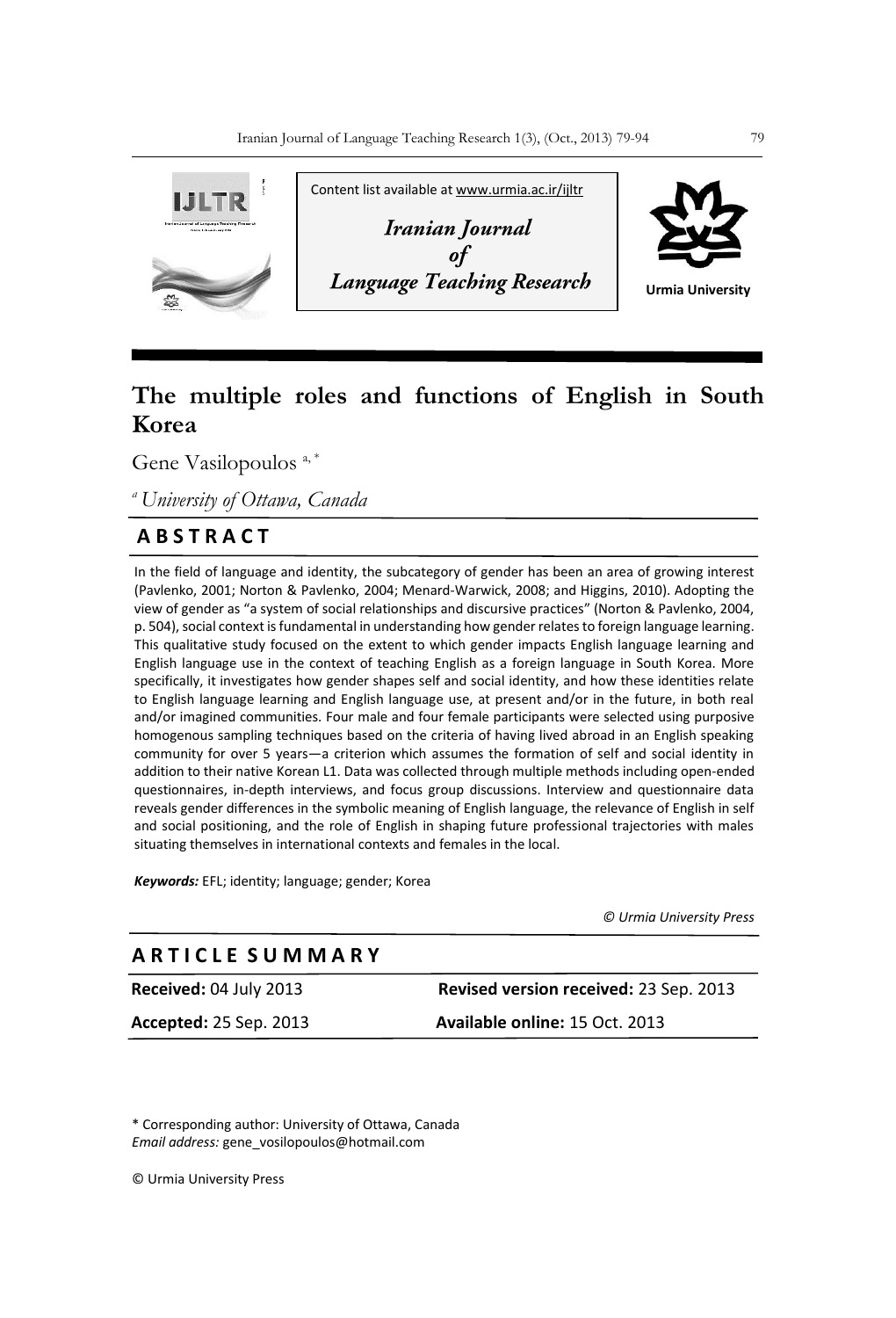## **Introduction**

Scholarly interest in the relationship between gender and language is not new. Over the past 50 years, researchers have examined the many ways that men and women use language, often differently, to form and negotiate their social identities (c.f Coates, 1997; Hall & Bucholtz, 1995; Johnson & Meinhof, 1997; Tannen, 1994 Cluster quote from Higgins, 2010). However, much of this research has focused on communication in the L1 that may vary considerably from gendered identities that may emerge when learning additional languages. Until recently, the effect of language learning on the development of gendered identities remained overlooked, with the exception of the contributions made by a small group of scholars (Norton & Pavlenko, 2004; Pavlenko, 2001; Menard-Warwick, 2009; and Higgins, 2010) who have focused on how learning an additional language shapes learner self identity, how these identities are negotiated through broader social relationships and social structures, and how these identities are impacted by gender.

Through a critical post-structuralist lens, their research has shown that gender does in fact play a significant role in language learning, namely in encouraging or discouraging investment in the L2. Through language learning, L2 identities are developed, and the ways in which language learners experience their L2 gendered identities relates to their desire to be affiliated with the L2 community and to further engage in the L2 identity. Learners that find their L2 gendered identity appealing are more likely to invest in their L2 learning. In contrast, if an L2 identity conflicts with the L1 gendered identity, resistance and distancing from the target community would impede acquisition of the L2. Not only has this research been seminal in filling the void in SLA on language learning and gendered identities, but it has also stimulated significant debate across multidisciplinary fields calling for more comprehensive socio-culturally based examinations of language in society.

Over the course of the past two years, the authors have been interested in identity negotiation among Korean EFL learners. Adopting the sociocultural view that learning a language is not a neutral process but is "conflictual and transformative" (Norton 2010, p. 357), it is presumed that as learners gain more competence in the target language, their L1 identities may be contested. Years as an English language-medium instructor at a local Korean university specializing in foreign language acquisition made the primary author curious as to how FL (foreign language learning) including but not limited to the English language shaped her students' L1/L2 self-social identities. Between 2010 and 2012, she began interviewing students to better understand the relationship between language and self-identity, and its process and outcomes. The impetus for this current study emerges from the interviews and observations of Korean FL/EFL language learners with the focus on one aspect, gender.

This paper seeks to add to the growing body of gendered identity research in SLA. It addresses foreign language learning contexts, an area that has yet to receive the same degree of attention as gendered identity negotiation in settings where English is an official language. Accordingly, this study investigated the role gender plays in shaping self and social identity, and how these identities relate to English language learning and English language use, at present and/or in the future, in both real and/or imagined communities.

#### **Theoretical Framework**

To a great extent, contemporary gender research has been shaped by Judith Butler's definition: "Gender is the repeated stylization of the body, a set of repeated acts within a highly rigid regulatory frame that congeal over time to produce the appearance of substance, of a natural kind of being" (1990, p. 32). By viewing gender as a stylized performance, emphasis is placed on the concept of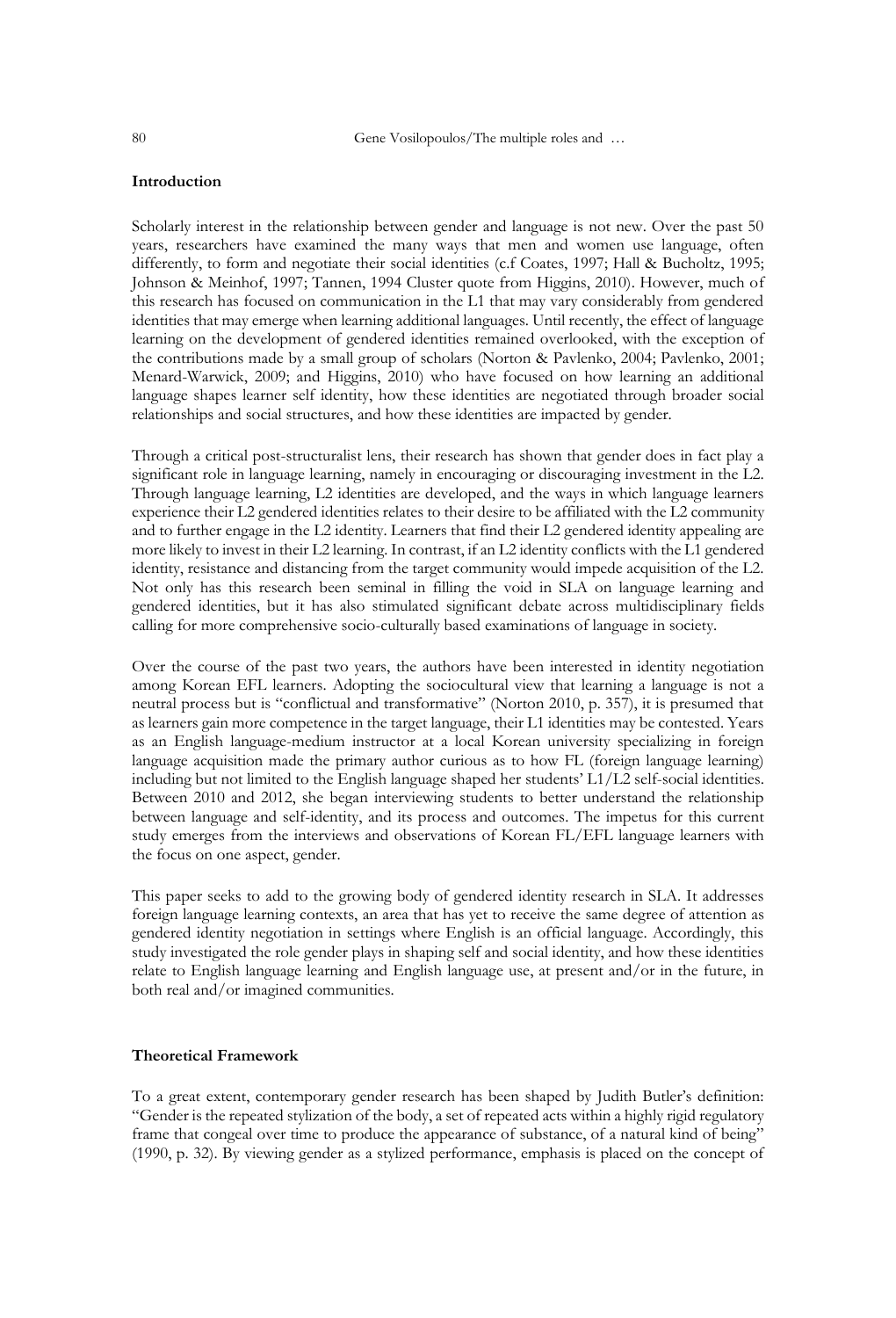performativity and the ability to choose to perform certain identities. Inherently, gender and identity are then viewed as socially constructed, non-static, and unfixed.

Analyzing how gender is produced in diverse ways through various social practices rejects the view that gender is an innate binary characteristic of male/female. Instead, gender is considered a performance enacted in daily life through speech and actions, and is constantly renegotiated through social interaction. Through this perspective, an individual's gendered speech and behavior may work towards reproducing existing dominant gender ideologies; in contrast, expressions of gendered identities may also be used to challenge oppressive ideals. Though speakers may possess agency to choose modes of self-representation, the extent to which individuals can resist and oppose gender ideologies remains a valid concern. As Luke (2009) argues, limitations regarding social structure and human agency based on phenotypical features such as their gender or sexuality, their language and accent (which) are not chosen, not wholly malleable through discourse and can compromise the exercise of agency whereby some social structures and ideologies can be too strong to resist. Even though individuals have a range of choice in performing their gendered selves, these choices are not isolated from societal expectations, cultural models and ideologies about gender.

Societal expectations and beliefs about ways of being 'male' and 'female' circulate through gender discourses and are largely learned unconsciously in the early stages of socialization. Similar to gender socialization, language learning itself is shaped by these discourses affecting how both men and women view the process of language acquisition. Given the inextractable link between language and gender, recent studies on language learner identities have exposed how often language learning itself becomes a site for challenging and transforming gender ideals within dominant society (Higgins, 2010). This study adopts the view that gender is "a complex system of social relations and discursive practices, differentially constructed in local contexts" (Norton & Pavlenko, 2004, p.504), and thus is open to individual acts that can support or resist hegemonic gendered ideals.

Combined with performativity, this study also departs from traditional approaches in sociolinguistics that argues that we speak in particular ways because of who we are (e.g. Labov, 1966). In contrast, this paper draws from Pennycook (2007) who asserts that we are because of the way we speak. Following this shift in orientation, English is no longer seen as a "thing" or independent variable that impacts the dependent variable (the individual). Rather it views language use and learning as multi-directional affecting both processes and outcomes (Pennycook, 2007, p. 73). From this perspective, instead of asking, "What are the gender differences in language learning identities between men and women?", the multi-directional complex nature of performativity leads to the question "What difference does gender make?" and "How did gender come to make a difference?" (McElhinny, 2003, p. 24).

The concept of performativity meshes well with Norton's (2000) construct of language learner investment. However, Pennycook's (2007) approach is seemingly more applicable to this study as it situates English language learning within a more complex ecology of local people's needs and identities. Recognizing the globalized flow of people and an increasingly mobile learner population, such a perspective addresses the transcultural flows that characterize the lives of many Korean EFL learners.

#### **Literature Review**

A comprehensive review of gender and language-learning research can be found in Higgins (2010) which divides the current body of literature into two broad strands: The first strand, employing ethnographic methods and drawing on Lave and Wenger's (1991) concept of Communities of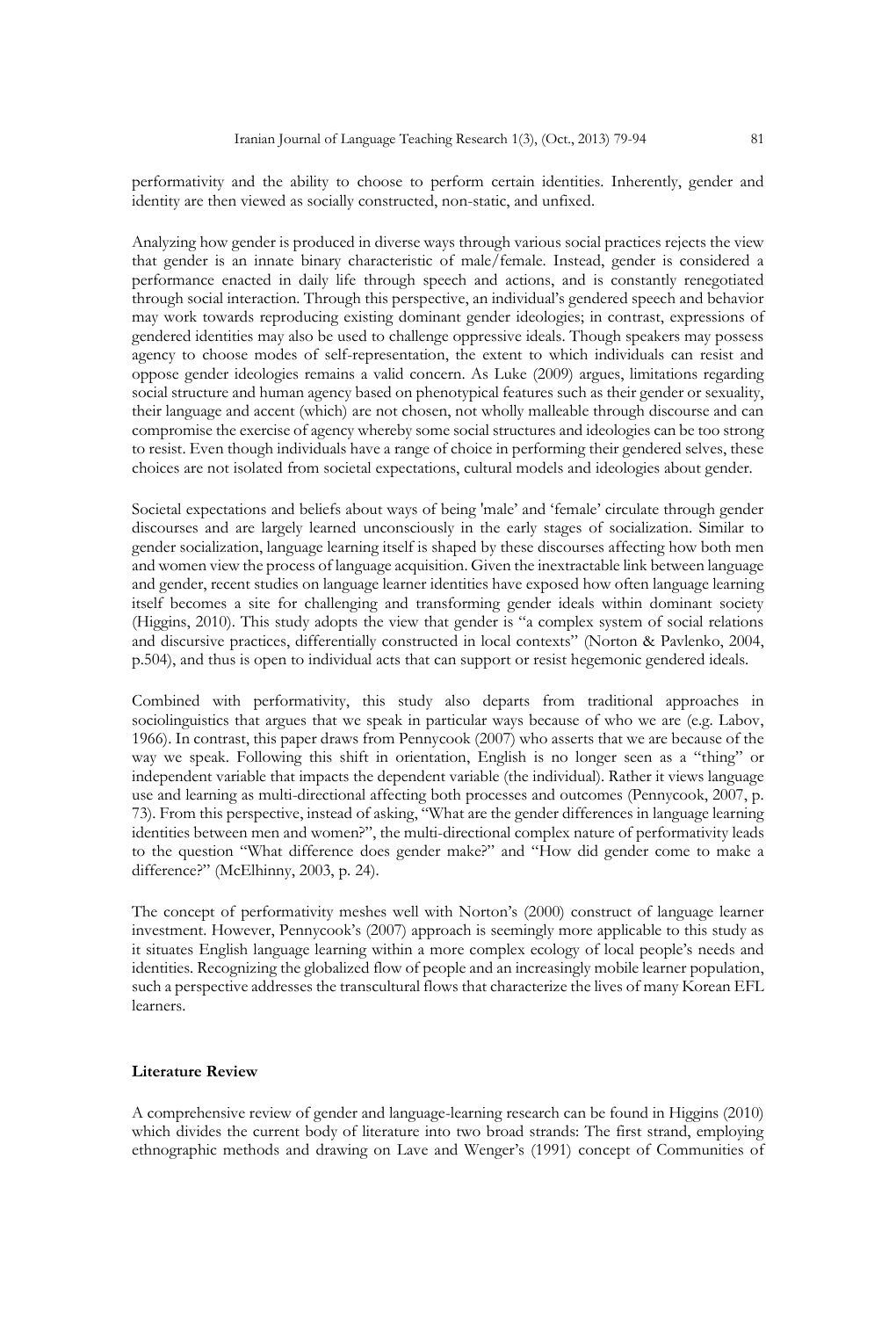Practice, explores how structural constraints and obstacles shape the gender identities of second/foreign learners in the TC (target culture). Much of this research has focused on immigrant populations, and how access to the target language and culture is mediated by factors including power differentials, race, socioeconomic background, and cultural differences between the L1 and L2 communities. Included in this body of literature are the works of Pierce (1995) Norton (2000) Auerbach & Burgess (1985) Menard-Warwick, (2008) and Skilton-Sylvester (2002). These studies have showed how investment using English is largely mediated by societal constructed concepts of gender and as a result, is strongly connected to the learners' L1 and L2 gendered identities.

#### **Negotiating Discourses of Gender**

More pertinent to this study, the second strand of research, identified by Higgins (2010), focuses on whether learners develop a new sense of self in their L2 (e.g. Pavlenko, 1998, 2001; Pavlenko & Lantolf, 2000). Findings here indicate that learners do in fact develop a new sense of self through a new set of subject positions and identity options made available through discursive assimilation, (re)positioning, and self-translation (Pavlenko1998, 2001, 2005; Pavlenko & Lantollf, 2000).

More specifically, findings from Pavlenko's research show that many L2 users do not completely abandon their L1 gender identities, but instead, that they often develop the ability to shift between gendered subjectivities and sometimes find themselves between worlds. Moreover, discursive assimilation-based research shows that many women and girls feel forms of liberation through English language learning (Gordon, 2004; McMahill, 2001; Pavlenko, 2001; Piller & Takahashi, 2006). For example, in Japan, the early work of McMahill (2001) exposed how, though the association between liberation and English is particularly salient, for female, Japanese Englishlanguage learners, English gave women a "new voice" for expressing themselves without constraint. McMahill explains that when using English, respondents felt able to openly discuss topics and issues that were considered off limits in Japanese culture, such as their relationships with their mothers, their experiences with gender discrimination at work, and their responses to societal pressures to be married and raise children. For the participants in McMahill's study, English was considered as a "weapon for self-empowerment" as a way to reject patriarchy in their L1 reality (2001).

While McMahill's research illustrates the use of the L2 as a means of empowerment, discursive assimilation can be an obstacle to L2 learning if learners hold negative perceptions of particular L2 gender identities (Kissau & Wierzalis, 2008; Kouritzin, 2003; Ohara, 2001). Siegal's (1996) study of Mary, a New Zealander white woman learning Japanese in Japan uncovered how resistance to L2 gender norms affects L2 investment and motivation. Skapoulli's (2004) case study of Nadia, a teenage Arabic-speaking Egyptian girl living in Cyprus and speaking Cypriot Greek as her second language demonstrates how a learner may reject L2 gender identities because they interpret them as threatening to their L1/C1 (first language/first culture) gendered self. Higgins' (2011) extensive research on gender identities of western women using Swahili as an L2 in Tanzania (Higgins, 2011) observes a fair amount of resistance to Tanzanian gender identities leading to resistance in using the L2 and adoption of the L2 gendered identity. Disaccord with the L2 gendered identity extends to the point of considering migration and life outside the social structures that reinforced the unfavorable L2 gendered identity.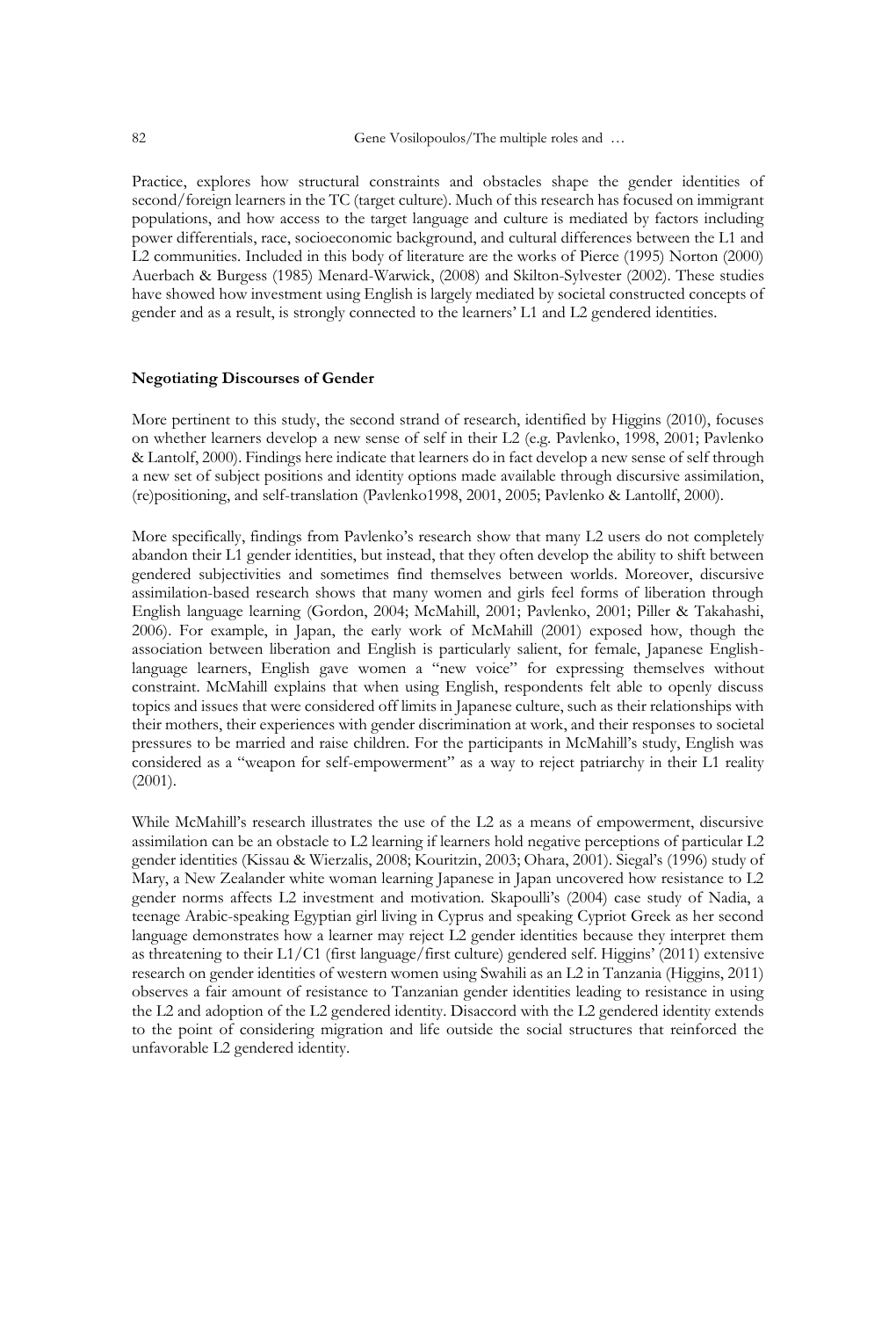#### **Gendered Korea**

As this study focused on the gendered identities negotiated in the local context, Korean sociocultural background in relation to gender ideologies needs to be explored. Gender ideologies are socially constructed, produced and reproduced through social structures and social interactions. In Korea, ideologies are also highly genderized with distinct roles, responsibilities, obligations, and codes of conduct for men and women. The traditional division of gender roles becomes evident in Cho's (2005) research on gender roles in marriage and domestic life. Her findings show that most Korean adults believe the primary role of married women is to take care of the family. In response to the survey item, "It is best for everyone if the husband makes the living and the wife takes care of the home and family", the majority of male and female participants agreed, with only a small percentage of men and women disagreeing. Cho concludes that in contemporary South Korea, both men and women continue to hold traditional views of gender roles and tend to endorse the traditional division of labor. This gendered ideology is also reflected in the national statistics (1997) cited by Cho which show that only 22% of married women aged 15-49 were employed in companies with over 10 employees. This percentage is significantly lower for women with more than a high school diploma: 4.3% were employed. The low tendency for women to work after marriage suggests distinct gender roles and expectations between men and women, a pattern that becomes significant in understanding gendered identities.

Gender ideologies extend beyond domestic relationships and as Park (1997) argues, permeate all aspects of Korean social life. Referring to two central tenets of Korean culture, 'anjeong' (proper timing) and 'ttae' (establishment, stability, or security'), Park maintains that in pursuing education, getting married, or having children, proper timing (anjeong) and the need for stability (ttae) influences the life decisions most Korean people make (1997). Park argues that although these two concepts are held up as ideals for all Koreans, in practice, they are experienced very differently by men and women (Park, 1997, p. 3). For instance, as Korean society highly values beauty and youth, getting married at the proper time is considered very important for women. Meanwhile, for men, emphasis is placed on job stability, since they are considered the main breadwinners of the family (Park, 1997).

More striking is the contrast between traditional Korean culture and Western culture, namely in relation to age and gender. Cho (2012, p. 225) captures this disaccord from the view of a foreignborn female Korean-Australian, "In Korea, you have to respect the culture. As a consequence, you have to compromise all your beliefs" (Cho, 2012, p. 225). For this young woman, life in Korea entailed a dramatic shift in self-social positioning as she recounts stories of being scolded by older Korean men for her smoking in public, an experience highly unlikely in Western settings. The incident described above depicts a social environment with significant differential rights and responsibilities for men and women, and likewise, in contrast to the expectations of gender equality prevalent in the West.

Because language is intrinsically bound to culture, how gendered identities intertwine with English as a foreign language in Korea is of particular interest. In their discourse analysis of Korean popular media, Lo and Kim (2012) argue that the coolness associated with English as depicted in the Korean media does not apply indiscriminately to men and women (2012). Looking at English use in the Korean music industry, Lo and Kim contend divergence in standards of modernity, cosmopolitanism, coolness, and heterosexual desirability. For male Korean popular-music (K-pop) stars, the hypersexualization associated with English lyrics, English names, and English stylization through fashion, hairstyles, and demeanor was viewed positively; however, the equivalent was not the case for female musicians and performers. For females in the K-pop music industry, hyper sexuality associated with English stylization was avoided as it is commonly perceived as immoral for Korean females to present or conduct themselves in that style. While the findings above relate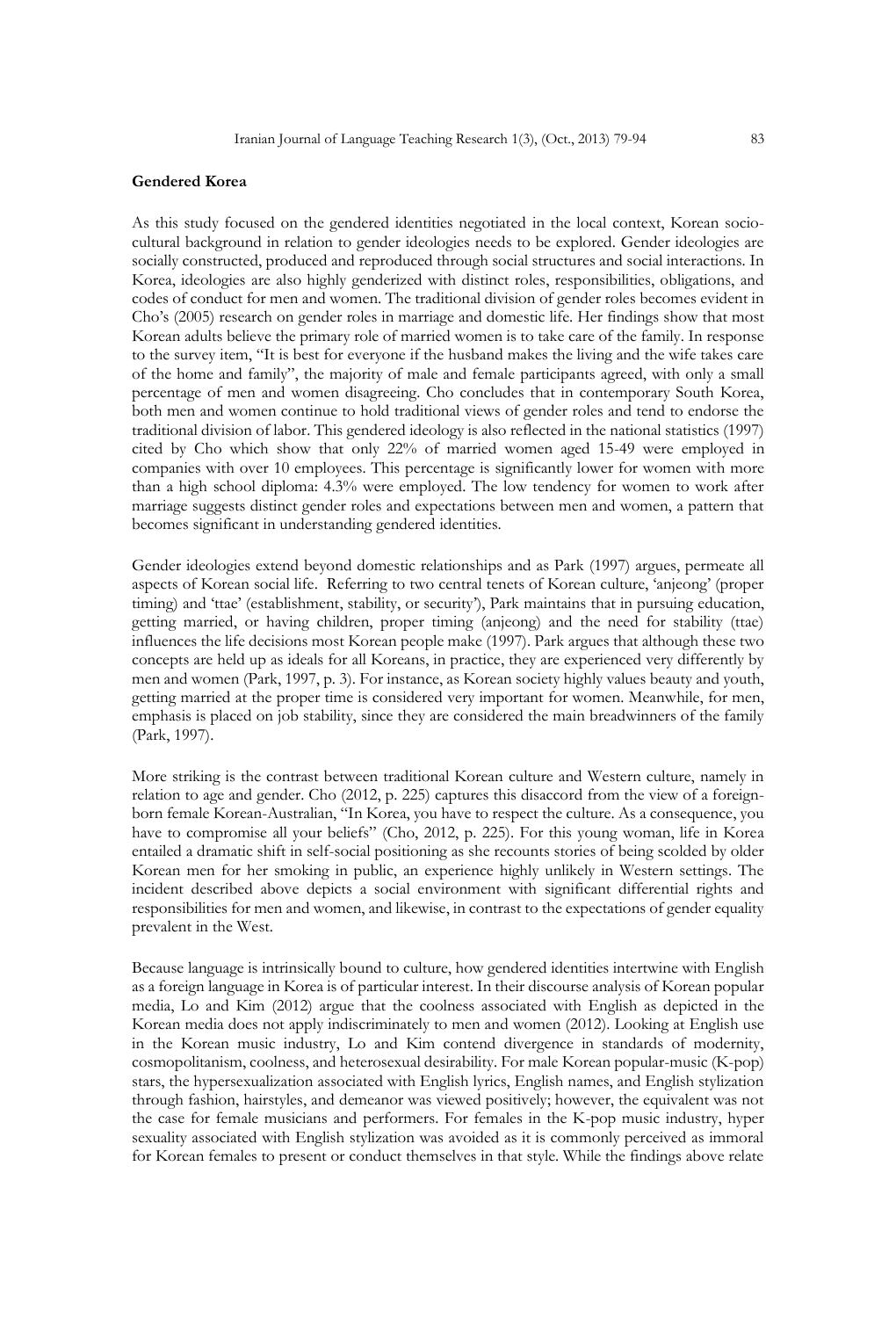to the music industry, these norms apply to broader ideologies and social structures, and place the traditional L1 values in sharp contrast with L2 associations.

With the exception of McMahill (2001) and O'Hara's (2001) research on gendered identities among foreign language learners, most of studies conducted so far have been limited to language learning in the target community. To fill this gap and to better understand the relationship between gendered identities and English as a foreign language in the local Korean context, the study is guided by the following research question: What difference does gender make in the negotiation of English as a foreign language identity among Korean students?

## **Methodology**

# **Role of the Researcher**

This study adopts a holistic ethnographic approach with a focus on understanding the histories, lived experiences and longitudinal experience of individuals. Ethnographic research typically entails a long-term commitment to a field site in order for researchers to develop a deep understanding of their subject/participants' lived experience. Moreover, because this work often takes a critical perspective on language, power, and social structures, the subjectivity of the researcher in relation to personal values, assumptions, potential biases vis-a-vis the ethnographic site must be clarified. The researcher is a Canadian female of non-Korean ethnicity. She has resided in Korea for several years and has spent 5 years as an assistant professor at the research site. Through her affiliation with the department of English Interpretation and Translation, she had become familiar with the language learning experiences of the participants. Consequently, she is accustomed to the social and cultural atmosphere of the university and has already met and worked with the participants in an instructor-student capacity. Nevertheless, as an 'outsider' to the ethnographic context, she provides an 'etic' socio-cultural view.

## **Data Collection Procedures**

As previously mentioned, interest in the gendered identities of Korean English language learners/speakers emerged from the author's ongoing qualitative inquiry into learner identity development and negotiation in the local context. Initially, this sample population was recruited for an investigation on L1/L2 identity negotiation among bilingual Korean/English speakers in Korea; however, through the course of data analysis, the variable of gender became prominent leading to additional data collection, analysis, and the subsequent production of this research paper.

To understand how L2 gendered identities manifest in EFL contexts, it was presumed that the experience of English language users would provide a more in-depth understanding as they may have already established L2 identities through their extensive experience in the TC. Therefore, purposeful sampling was used to select representative cases of adult English users that self-define themselves as "bilingual" English-Korean language speakers to shed light on language use and identity negotiation beyond immediate artificial classroom settings. Typically, participants in this group would have spent a significant period abroad (over 5 years) and classify themselves as "returnees" to Korea. At the time of the study, all respondents were students enrolled in English course either as an academic subject related to their major (English Interpretation and Translation) or studying English in a post graduate vocational training program to obtain an International Trade Specialist Certification.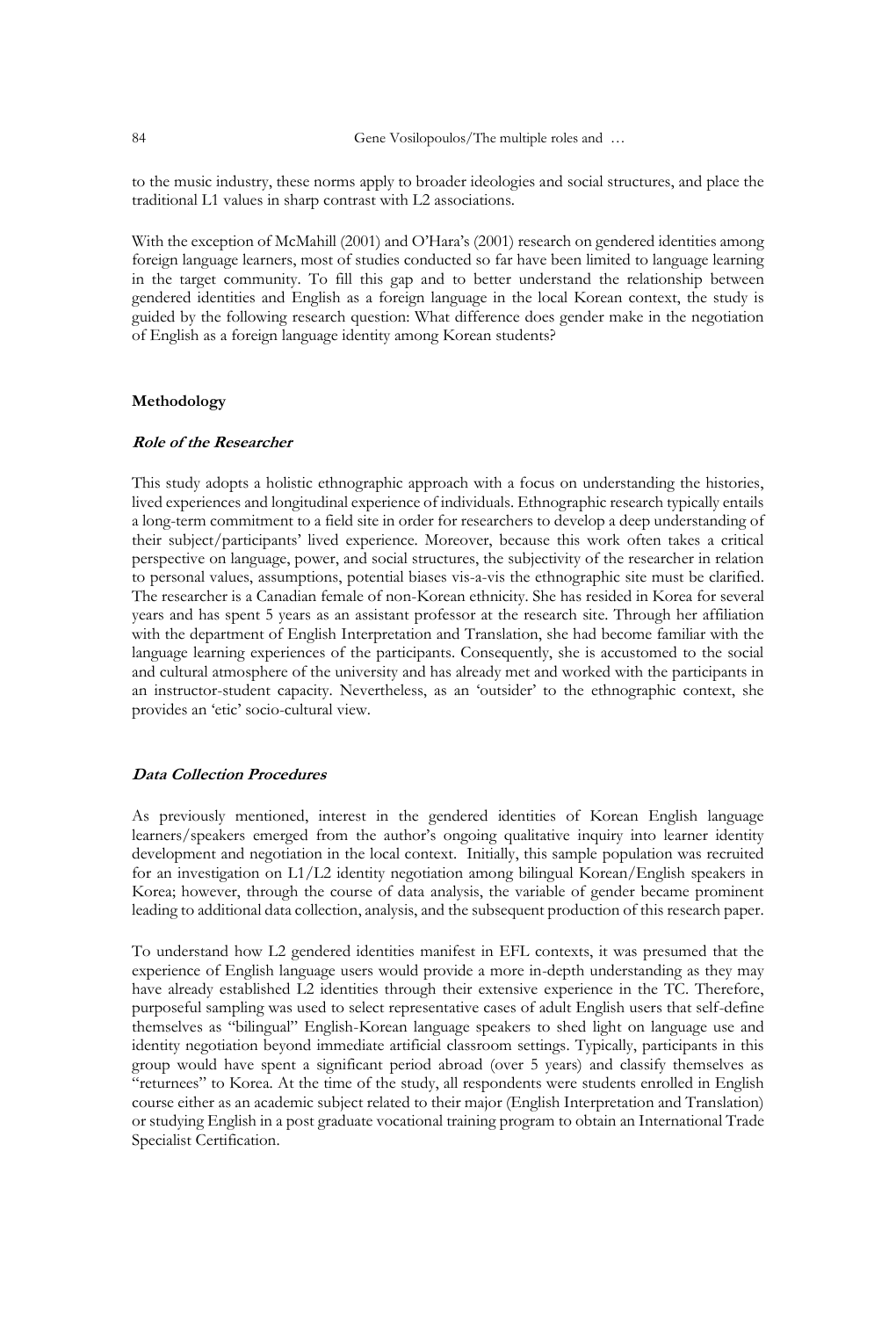| Name       | Gender | Age | Major                                                   | Abroad-<br>Time<br>Accompanied-<br>education                | Age<br>abroad | Country            | Languages<br>Spoken             |
|------------|--------|-----|---------------------------------------------------------|-------------------------------------------------------------|---------------|--------------------|---------------------------------|
| 1)Esther   | Female | 26  | English<br>Interpretation<br>Japanese<br>Interpretation | 10 years<br>With parents<br>(Public school)                 | $12 - 22$     | Guam, USA          | Korean,<br>English,<br>Japanese |
| $2$ ] enny | Female | 22  | English<br>Interpretation                               | 5 years<br>With<br>parents<br>(International<br>school)     | $12 - 17$     | Shanghai           | Korean<br>English<br>Chinese    |
| 3)Julie    | Female | 22  | English<br>Interpretation                               | 6 years<br>With<br>parents<br>(International<br>school)     | $13 - 19$     | Singapore          | Korean<br>English               |
| 4) Allan   | Male   | 20  | <b>EIT</b>                                              | 8 years<br>With relatives<br>Public School                  | $10 - 18$     | Toronto,<br>Canada | Korean<br>English               |
| 5) Keith   | Male   | 30  | <b>EIT</b>                                              | 12 years<br>With Relatives<br>Public School                 | $7-19$        | Atlanta.<br>U.S.A. | Korean<br>English               |
| $6)$ Tom   | Male   | 30? | <b>Business</b><br>Economics                            | 7 years<br>With sister<br>Public<br>school-<br>university   | $22 - 29$     | L.A.<br>U.S.A.     | Korean<br>English               |
| 7) Dan     | Male   | 28  | Chinese<br>Literature                                   | 4 plus years<br>Alone<br>International<br>School-University | $22 - 28$     | Shanghai           | Korean<br>Chinese<br>English    |
| 8)Lindsey  | Female | 30  | Mass<br>communication                                   | 6 years 5 months<br>Alone<br>Private school<br>University   | $22 - 28$     | Philippines        | Korean<br>English               |

Table 1: Participant Demographics

Data was drawn from two instruments: (1) a preliminary open-ended questionnaire; (2) in-depth interviews (2-3 sessions). First, participants were provided with the questionnaire and allowed sufficient time to familiarize themselves with the topic at hand and reflect on their personal experiences, beliefs, behaviors, and roles. Once questionnaires were returned, semi-structured indepth interviews were conducted. During the interview process, respondents were allowed to refer to their questionnaires as data from this source was used to guide the semi-structured interview. On average, the first set of interviews lasted 1-2 hours per participant. All interviews were recorded, later transcribed by the research, and forwarded to each participant for respondent validation.

At the second interview, respondents were asked to comment on the accuracy of their individual transcript, namely to clarify any points that they felt were misspoken and not representative of their experiences. In addition, participants were allowed to expand on comments that they believed required further explanation. Likewise, the researcher used this opportunity to ask follow up questions for clarification and elaboration on themes that may be emerging from the data.

Based on the questionnaire, and interview data collected from the 2 meetings with the researcher, a third meeting was scheduled in which the researcher provided respondents with a brief summary of their individual data set (vignette) to confirm the accuracy of the interviewer's understanding and interpretation of respondents' overall meaning.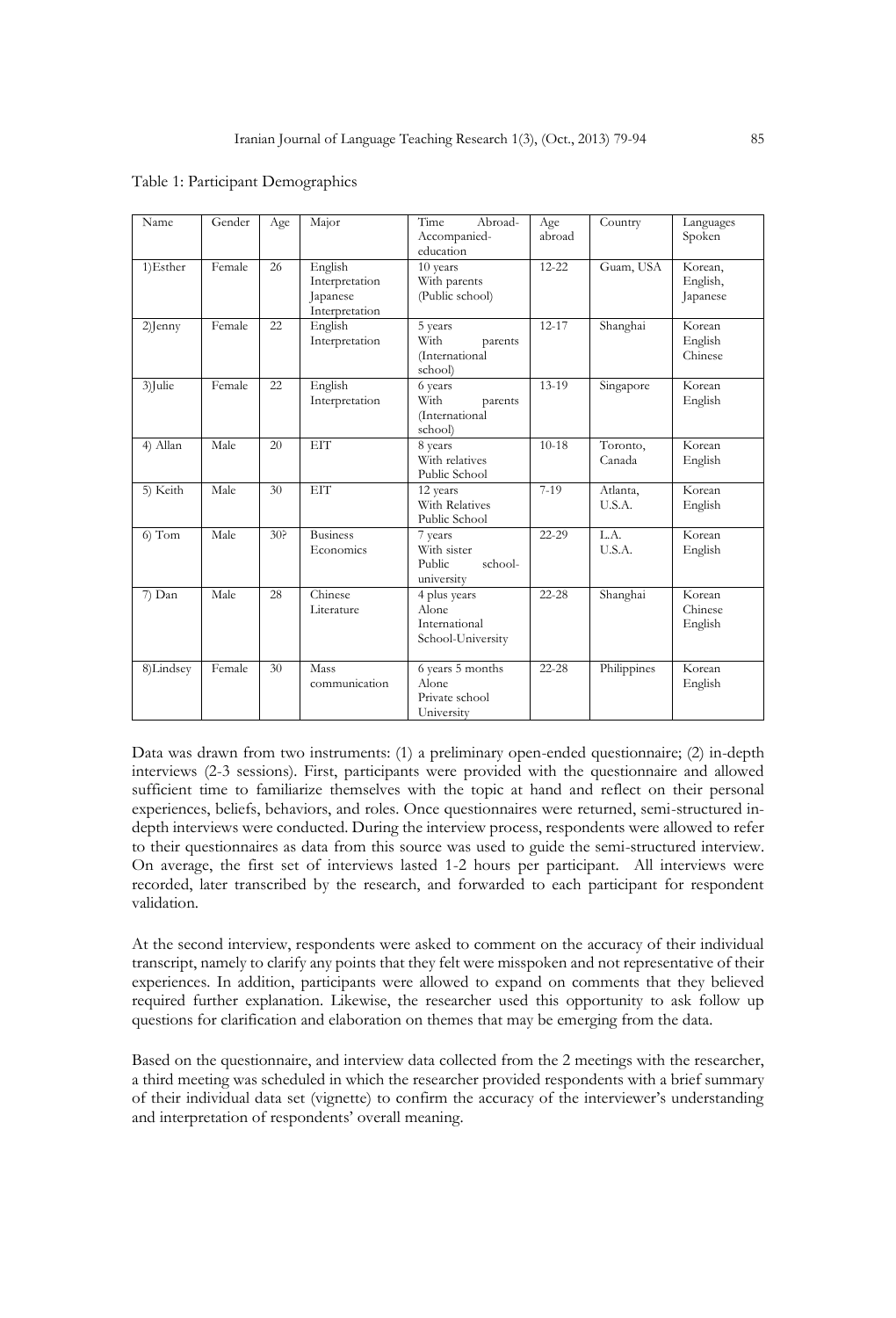#### **Data Analysis Procedures**

Data analysis involved the combination of inductive and interpretive analysis (Hatch, 2002). First, inductive techniques were used to identify the connections between specific statements expressed by respondents and general themes and trends. Secondly, interpretative analysis was employed to give meaning to data and make sense of the social situations described in the data. In an effort to explain the experiences of the participants, interpretation, inferences, and conclusions were drawn based on the researcher's understanding of the phenomenon.

#### **Findings and Discussion**

The following section presents the data relating to guiding research question: what difference does gender make in the negotiation of EFL identities of Korean EFL students? Findings will be presented through comparison and contrast by first reporting the similarities and shared experiences of both male and female participants, and then discussing the differences in gendered identities.

#### **Similarities**

#### **Rare use of L2 in L1 Context**

Both the male and female participants commented that they rarely used English in the L1 context especially when speaking to local Korean speakers. All respondents believed that speaking in English when the Korean language could be used was inappropriate and awkward. Numerous reasons were presented: Jenny and Julie noted that using the L1 when speaking to L1 peers is preferred by all especially when there is a significant gap in communicative ability. Tom and Keith commented that doing so would be considered arrogant or showing off whereby you are trying to display that you are more confident or better in English than they are.

The preference for monolingual Korean language communication in Korea is explained by J.S. Park (2008) through the construct of externalization where the fact that English forms a natural part of the linguistic repertoire in the local Korean context is denied emphasizing the highly monolingual tradition of Hangeul (Korean language) and Korean society. This externalization is evidenced in the opinion of Lindsay who notes that "Nothing good can come out of speaking English to a Korean. I'm not sure why. It's a mystery, but it always leads to judgment". Park insists that English use among Korean triggers strong negative reactions and can be viewed as aligning oneself with an English identity and in turn betraying their native Korean identity. Hence, "The ideology of externalization contributes to the construction of Korean monolingualism…it discourages Koreans from actively adopting English" (Park, 2008, p. 339). Because the use of English is seen as a boastful show of pretentiousness and investment in a language and culture not their own, Koreans who are fluent in English may be reluctant to display their proficiency and in return gain social acceptance. For the participants, as Koreans who have spent a significant period of their life overseas, all the respondents are well aware of their need to fit into Korean society; hence the preference to use the shared L1 for daily communication.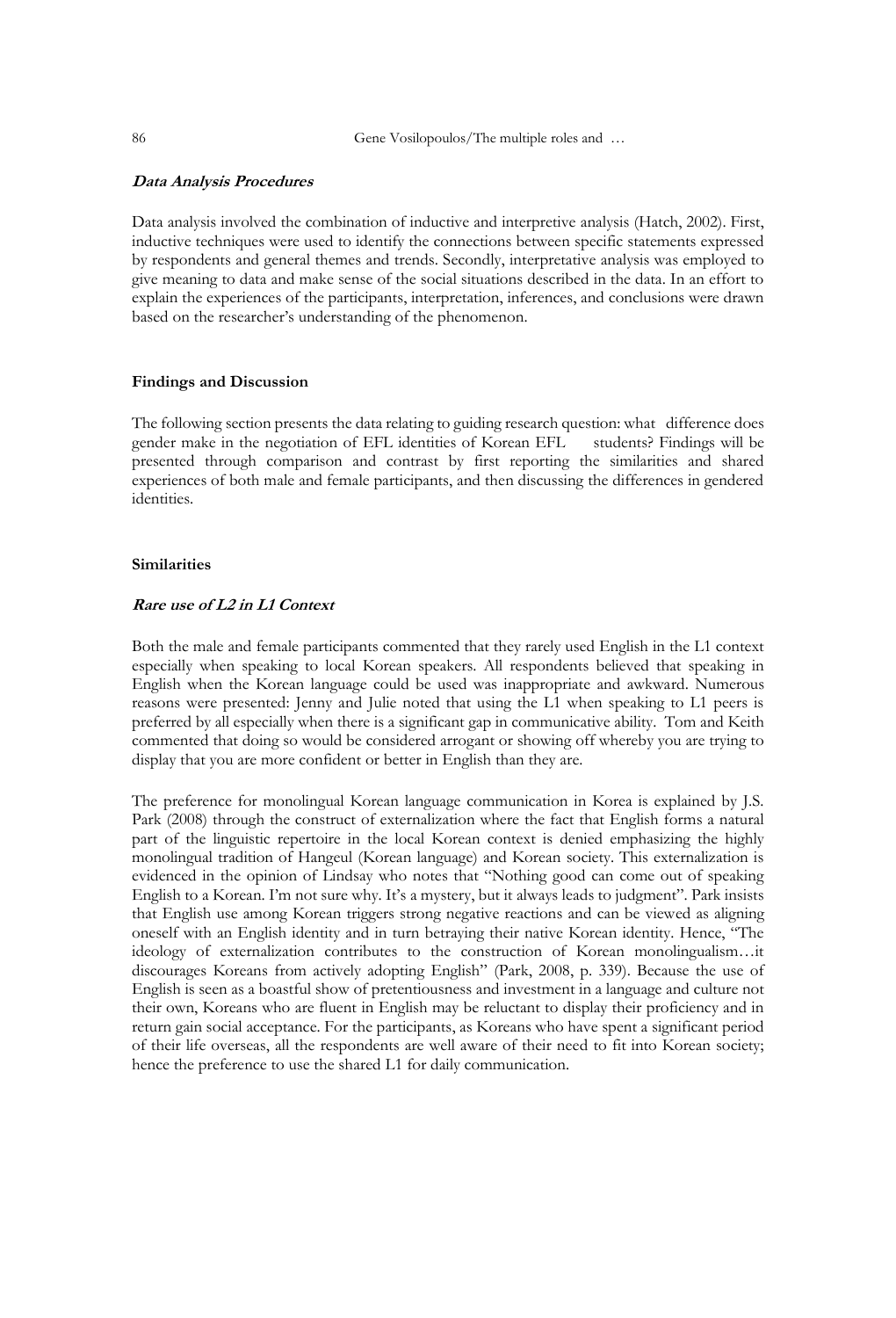#### **Adapting L2 use to local L1 context**

For all participants, L1/L2 use was dependent on content and context. Respondents explained that there are certain ways to speak and certain things they can say in English to English speakers. Conversely, there is a certain way to speak and certain things to say to Koreans in the Korean language. Both male and female respondents also commented on how their Korean language use and L1 identity differs from the L2 use/identity in that their Korean use is more polite, conservative, and reflective of Korean values and norms. The female participants, Jenny, Julie and Esther noted that they will talk about certain things with foreign friends and not Korean friends. These things are too "wild" and "crazy" to talk to Korean girls about. Thus, cultural values are expressed in the associated language. Allan comments that sometimes when speaking to his Canadian friends (in English) they ask him if he has turned Korean. When probed by the interviewer to explain what his friends mean by "turning Korean", Allan responded that it was because of an "uncool" comment, saying something like "we should study hard for our future", or "we have to respect our parents". Allan explained that these are values rejected by most urban Canadian teens, and that by adhering to these values. He is acting like a "geeky Asian". At this point, Allan becomes aware that he is expressing an L1 identity which his L2 peers are not familiar with.

## **Differences in Gendered Identities**

#### **Trajectories, Transnationalism and Affiliation with the L2**

Interestingly, a stark disparity between male and female identities related to migration; all male respondents stated that they wanted to immigrate back to the TC (Canada, U.S. and China). From their comments, the male respondents felt freer living outside of Korea and hence, preferred their life overseas. To a great extent, this desire relates to the career and financial pressures that Korean men face in their adult life. As young adults preparing to enter the workforce, the male respondents lamented on their immediate stress in trying to find a stable job that provides the necessary status and financial rewards. For most Koreans, employment in large conglomerates is preferred with small and medium size companies shunned for not providing sufficient job stability and career opportunities. Competition to enter an established corporation is steep, and if successfully recruited, new employees anticipate the pressure and stress of long work hours, rigid hierarchal work structure, and stifling competition for advancement. Alongside professional uncertainties, the societal expectation of saving money, starting a family and being the primary provider for the family adds to the burdens of young Korean men.

Allan who has been back in Korea for 2 years upon the interview comments:

I don't like the lifestyle in Korea. It's all about grades, test scores, and salary. I want to live in Canada, and I sure don't want to get married in Korea and send my kids to Korean school. My parents agree that I should return to Canada. They agree that there is more freedom in Canada and it's a more balanced lifestyle.

Tom sympathizes saying,

Korea is too competitive and stressful. My family is pressuring me to get a job in a big company and you know how hard that is. I'm worried about that. Ideally, I would return to the U.S., but I'd need permanent residency there to find a job. My sister has residency in the U.S. She found a job, got married, and now lives in Boston. I miss my life in the States. I know it sounds opportunistic,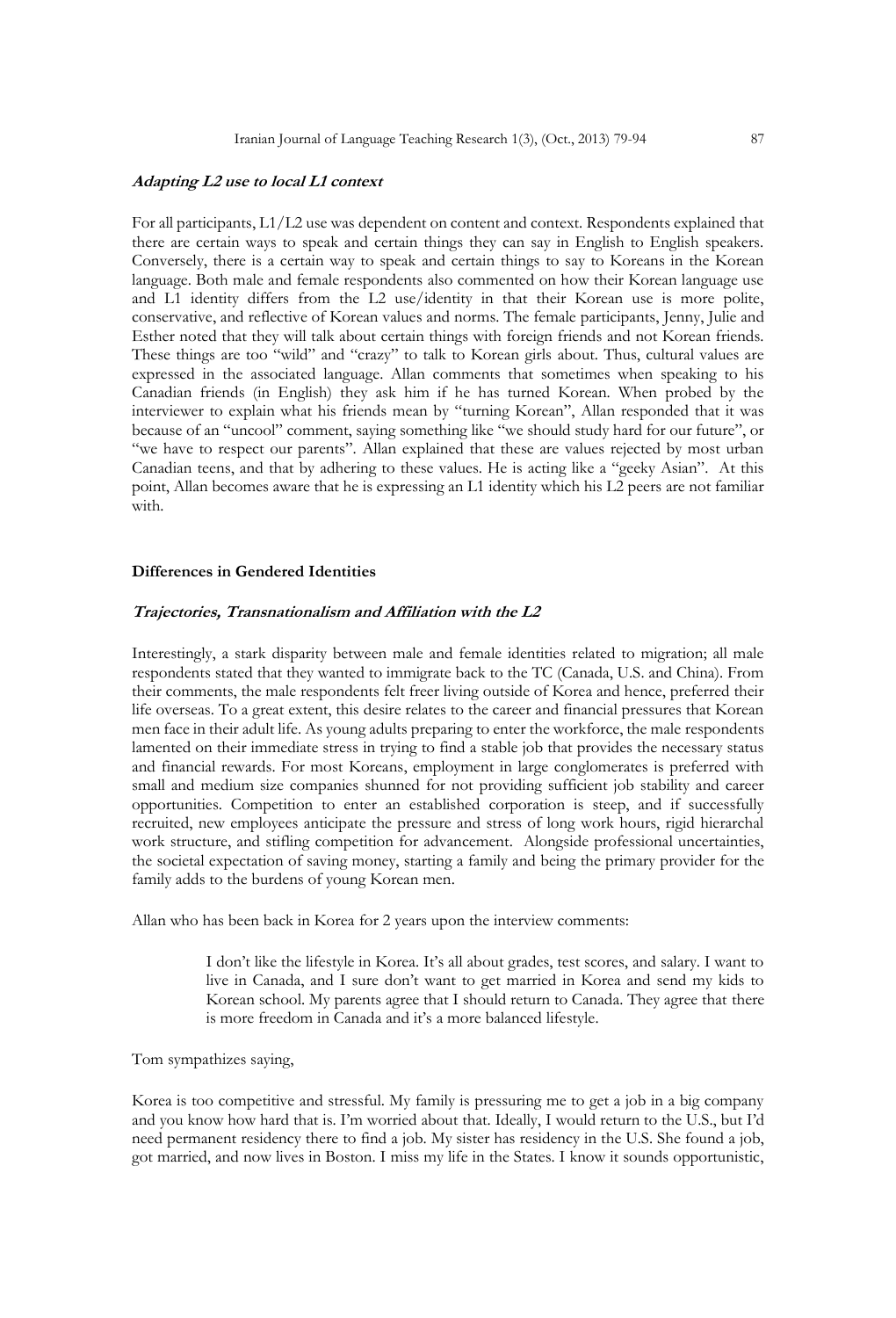but ideally, I'd meet an American born Korean girl here, get married and move back to the States. But how could I meet a girl without having a job first?

Dan spent nearly 5 years in Shanghai studying in international school and continuing on to complete an undergraduate degree in English and Chinese medium. There he met his current girlfriend, also a Korean student enrolled at the same university. Dan says he would like to return to Shanghai, but his girlfriend prefers to stay in Korea. According to Dan, it depends on the situation,

She really wants to stay here. I'll stay for several years to marry her. In the meantime, I'll have to find a job that includes a lot of travel. Eventually though, I want to return to Shanghai."

When probed as to why he wants to immigrate to Shanghai and why his girlfriend prefers to remain in Korea, he responded, "I think that Korean women want a stable life, but guys want more adventure."

All male participants viewed their language skill as essential to leaving Korea and gaining employment overseas. In the worst case scenario, all male respondents commented that if they were to stay in Korea, then they would want to work for an international company which allowed for significant travel and not a typically Korean corporation. Keith voices this concern,

I want to return to the States, but my parents want me to stay in Korea. I know that I could never work in a Korean company, so it would have to be a foreign company. I can't work those long hours and deal with their ageism and hierarchy. You know how new workers get treated when they enter a company. I guess, in the meantime, until I can go back, I'll just try to find a job in a multinational.

Again, for the male respondents, English is considered as necessary for employment in international companies.

For the male respondents, English related to a more favorable lifestyle reminiscent of the lives they lead in the TC. English also related to their skill set and their competitive advantage in finding a stable job in Korea or abroad. The pressures of Korean society with expectations shaped by traditional values for stability and appropriate timing led the male respondents to envision returning to the TC as an option if unsuccessful in securing a respectable job by Korean standards.

In contrast to the male respondents who expressed the desire to immigrate, most of the female respondents described trajectories based on the local or regional contexts (North East Asia) which involved the use of the Korean language. Jenny revealed her aspiration to work as the tourism/hospitality industry as perhaps a manger for a global hotel chain. She noted that she would prefer to live in Korea, but would consider relocating to Shanghai where she would use her English, Korean, and Chinese language skills. Esther planned to continue her studies in English/Korean/Japanese Interpretation and Translation and work as a professional interpreter. Julie was uncertain of her career plans. Most of her friends were preparing for the teacher exam to be trained public school English instructors, a career path she once considered; however, she was also considering the option of tourism and hospitality similar to Jenny. For Julie, home was Korea and when asked to describe her future plans, she made no mention of immigration.

Lindsey was the one exception who discussed her interest in living in Germany to study German; "My dream is to live in Germany. I want to work there, maybe in international trade for a multinational company". When asked if she spoke the German language or has ever been to Germany, she replied that she studied German once in the past, long ago and has forgotten most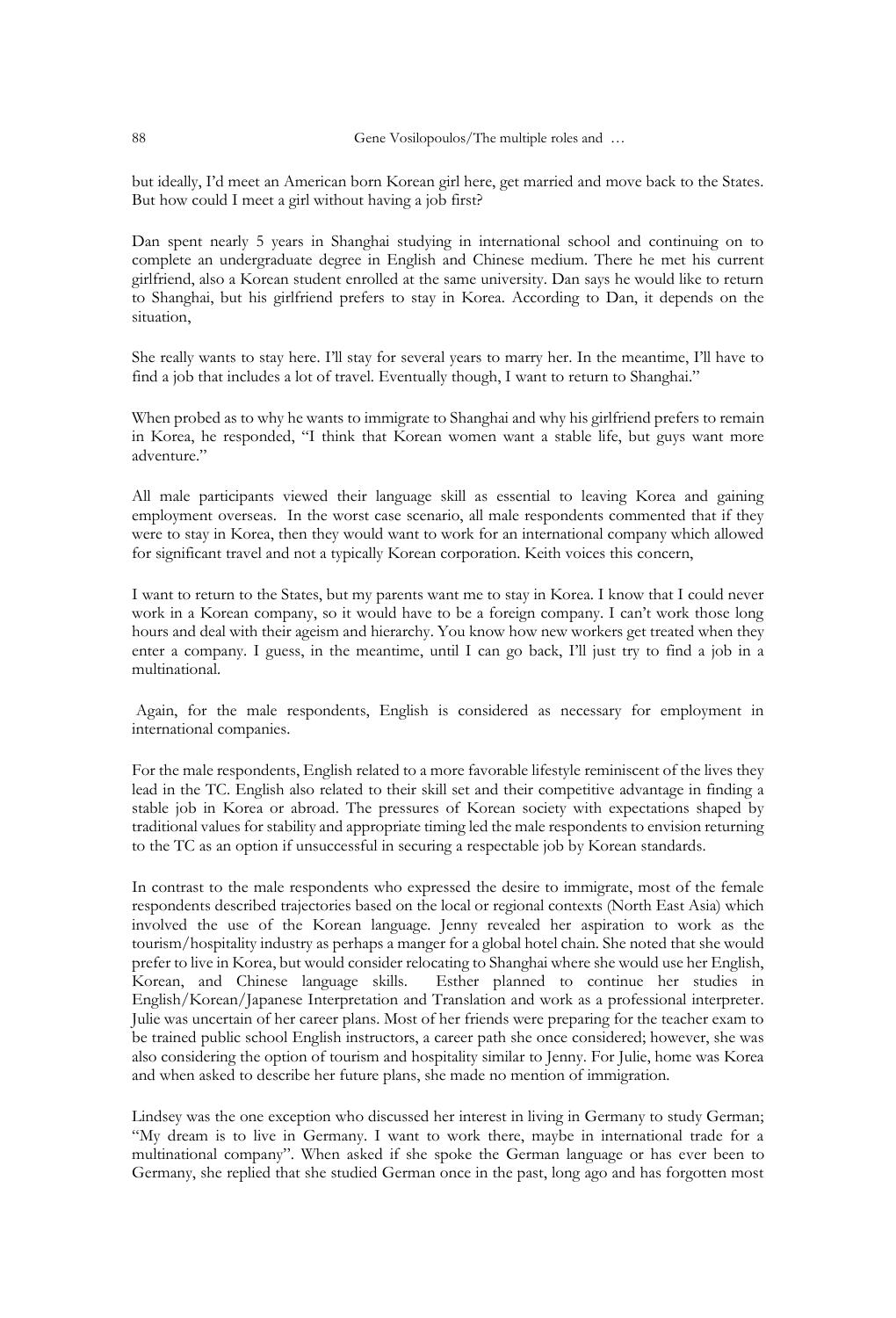of it now but is assured that her English will help her in Germany. Unlike the other female respondents, Lindsey's comments reflected the stress of "ttae" and "anjeong" described by the male participants whereby familial pressures made her feel (in her own words) "like I'm constantly being judged". For Lindsey, the theme of "judgment" was reoccurring representing the strain she felt was placed on her.

Here, it is important to note that at the time of the interview, Lindsey was 30 years old, unmarried, and attending a vocational program to obtain a certificate as an International Trade Specialist. On numerous occasions, Lindsey made reference to her age, as she was a few years older than the other students in the program and the oldest of all the females enrolled. The repeated mention of age, judgment, and pressure to fulfill specific gendered expectations was blatantly stated: "Of course, I have to find a job and get married soon. I have to do this soon because I'm getting older and I think about this a lot. I like doing my volunteer work at the church because I feel that I'm giving back to the community, but my parents want me to get a full time job and meet a boyfriend. To be honest, I kind of like my life now, but that can't last". When asked whether these expectations were a cause of stress Lindsey replied affirmatively, "Of course it is".

Aside from Lindsey, the female respondents did not express the same degree of stress and burden as the male respondents. Instead, the female respondents were more optimistic of establishing their careers and family life in Korea and spoke of how they will use their English language skills in their desired profession. For the female participants, there was no clear expression of desire to reassimilate into the L2 context, nor was their expression of repression and the need to escape Korea.

#### **Interest in other languages**

Another notable difference between the male and female respondents was in regards to interest in language learning aside from English. Female participants expressed interest in other languages apart from English: for, Esther Japanese, Jenny Chinese, and Lisa German. Interest in other languages was touched on repeatedly as the female respondents included L3 in their discussion about L1/L2 identity and repositioning. Esther and Jenny commented that their achievement in L3 is also an important source of self-confidence. Esther disclosed that she has "become more confident after learning English. I feel that since I can speak in English with other people, I can do the same with any other language as long as I study.

Jenny notes that she thinks she has experienced some changes in herself from speaking Korean, English, and Chinese and that "until now, I still think that I don't only enjoy learning English but other foreign languages. If I didn't' speak English, my life would be a little different, but it would still be almost the same as I will be studying another language as hard as I study English." From Jenny's comments, English is not viewed a catalyst for identity formation and professional success, as her English proficiency would be replaced with achievement in another foreign language.

The fact that the women did not show the same degree of affiliation or attachment to the L2 may relate to their interest and investment in learning additional languages. In this regard, it is imperative to note that there were no significant differences in linguistic proficiency between the male and female respondents in this study despite variance in attitudes and aspirations for re-affiliation with the TC. Furthermore, it is unclear whether the majority of female learners found gendered identities in the L2 context appealing or unappealing or whether their affiliation to their L1 identities relates directly to their satisfaction in social positioning within the local context.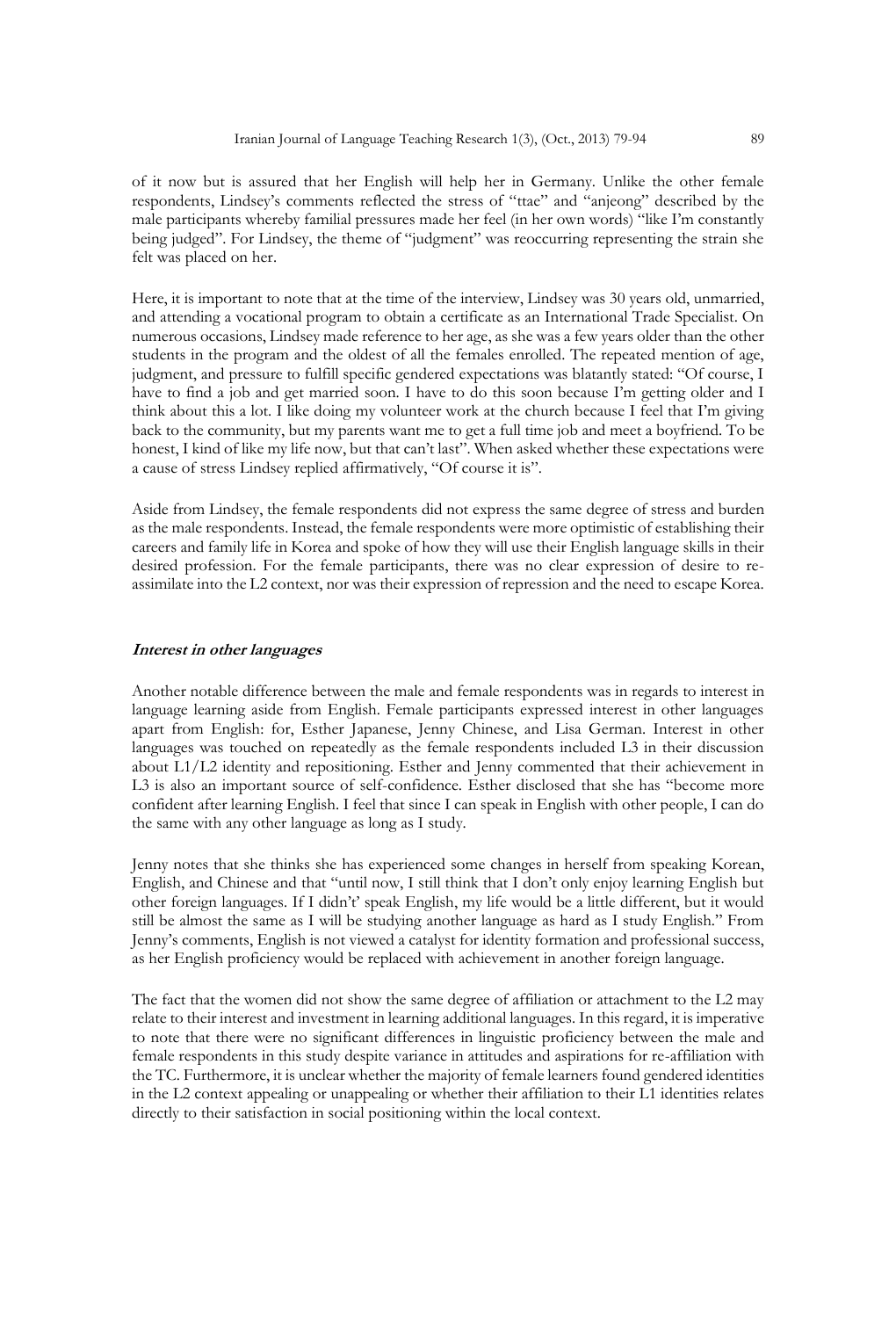#### **Explaining What Difference Gender Makes**

How can lower female affiliation to the L2 identity and TC and higher male affiliation to the L2 gendered identity and the TC be explained? Much of the research on language learning and gendered identities has focused on the socio-cultural constraints facing immigrant populations in ESL contexts, and how access or non-access to these resources and opportunities shape learner investment, language learning, and L2 identities. In the case of the Korean male returnees, bilingual in English and Korean, and for the exception of Dan, multilingual in Korean, English, Chinese, the societal constraints deepened by the traditional values of "ttae" and "anjeong" in the L1 community inadvertently reinforce their investment in the L2 through maintained affiliation with the TC and the desire to return. This is interesting as it shows how in foreign language contexts, gendered L2 identities are largely mediated by conditions of the L1 community. Likewise, in the case of the female respondents who expressed the desire to remain in Korea and utilize their multilingualism to establish careers within the nation/region, conditions of the L1 context seemed to determine their investment in L2 identities and future trajectories. For females, non-mention of socio-cultural constraints in the L1 community correlated with investment in additional languages suggests a lower affiliation with the TC.

In regards to the similarities between male and female participants, from a direct literal analysis of both English and Korean language use and linguistic identities, both males and females agreed that it was most appropriate to use the L1 when communicating with Koreans locally, and that English was typically reserved for discussing topics or expressing values associated with a more liberal Western culture. However, returning to performativity and the view of gender as "the repeated stylization of the body, a set of repeated acts…" (Butler, 1990, p. 32), and Pennycook's (2007) assertion that we are because of the way we speak, one may wonder whether the discourse surrounding L2 identities itself were subject to gendered ways of being whereby the male respondents feel more at ease to be "masculine" and express criticism and the direct rejection to Korean culture such as working for a "foreign company" or "immigrating". Likewise, the discourse from the female respondents may be interpreted as an attempt to be more "feminine" and passive by not voicing disparagement towards the L1 culture. From Sharkey's (2004) reflections as a scholar, acts of self-censorship and what remains untold raises numerous questions regarding personal narratives in qualitative data collection. In other words, because the female respondents did not directly express similar trepidation regarding their social pressure to secure a stable job and raise a family, can we assume that they did not share these sentiments? Or should their omission of these concerns be viewed as acts of self-censorship? Or can other factors aside from gender explain the divergence between male and female experiences such as age or social class. Through Norton and Pavlenko's view of gender as "a complex system of social relations and discursive practices, differentially constructed in local contexts" (2004, p. 504), it is not possible, nor is it desirable, to isolate the respondents' discourse from broader ideologies, and realities, guiding behavior and attitudes.

#### **Conclusion**

Has this research been able to address the guiding research question of what difference does gender make in the negotiation of English as a foreign language identity among Korean students? Findings show similarities and differences between the gendered L2 identities expressed by the respondents. Overall, male respondents demonstrated a greater investment in their L2 identities, namely, in the aspiration to return to the TC when faced with the societal demands placed on Korean adult males. This affiliation with the TC strengthened their investment in their L2 identity. In contrast, the female respondents seemed optimistic about their future in Korea and with the exception of Lindsey, did not mention an interest in returning to the TC. Moreover, 3 of the 4 female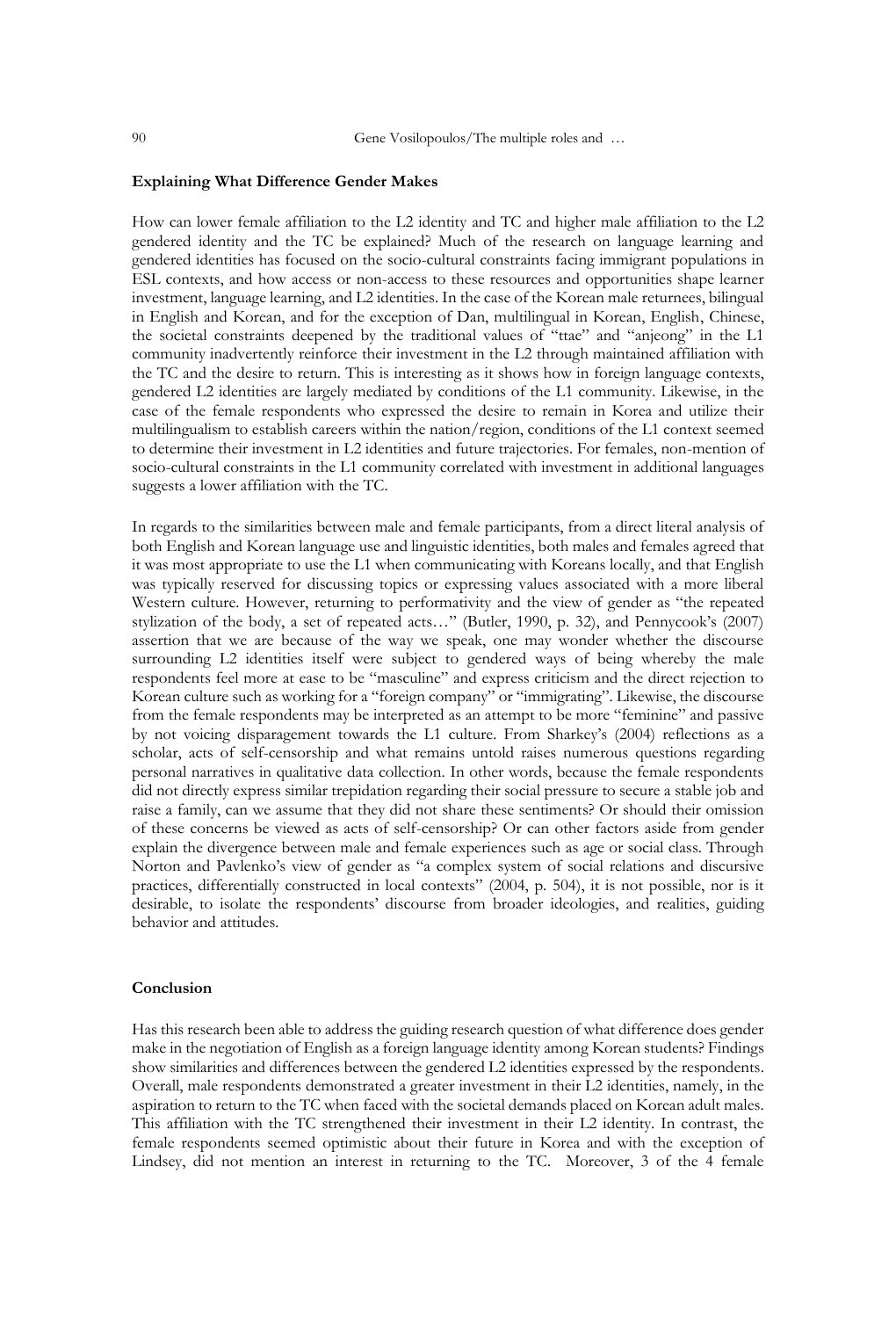respondents were also highly invested in additional languages in either real or imaginative terms, while only one male respondent expressed interest in an additional language. This becomes relevant in understanding the female respondents' English gendered identities.

#### **Limitations**

Before concluding, we need to reconsider researcher positionality and subjectivity. As previously noted, the researcher, also known to the participants in an instructor/student capacity is a Canadian female of non-Korean ethnicity, thus providing an "outsider" perspective. Following interpretative data analysis methods, the data gathered, analyzed, and presented in this paper could be subject to other interpretations based on researcher role and researcher subjectivity. To ensure requisite objectivity, peer-debriefing and external auditing with current faculty at the research site, and with academic colleagues and advisors was necessary to counter balance the weight of researcher subjectivity in the interpretation of the data and the final conclusions reached. Moreover, gender is only one variable composing self and social identity. In the case of Korean ethnographic based studies, and as demonstrated in the findings above, class is an equally principal variable that needs to be examined to provide a comprehensive understanding of Korean self-social identity. Finally, as this study draws from a small homogenous sample, and in line with the view of gender as a complex system of social relations highly dependent on local context, this study does not seek to make generalizations about gendered experiences, nor does it strive to predict how individuals may experience language learning based on other individuals' experiences.

In conclusion, while this research is embedded in the sociocultural context of South Korea, similar potential for language identity negotiation and reconstruction may be present in various forms throughout the international arena of English language learning. With the participation in international education, traditional expanding circle nations are seeing more and more of their citizens going abroad for educational purposes and returning with a new set of knowledge, experiences, and world views. Today, acquiring English as the *Lingua Franca* goes beyond the linguistic study in artificial classroom setting creating unique opportunities for bilingual and multilingual English users to form, negotiate and construct their linguistic identities within their local contexts. As the research above demonstrates, language is just one variable in identity formation; gender too plays a significant role in situating English identity. As language learners in every region of the world engage in multiple identities, multiple possibilities, multiple languages, and multiple contexts, their identities and investments are worthy of understanding.

#### **References**

- Auerbach, W.S. & Burgess, D. (1985). The hidden curriculum of survival ESL. *TESOL Quarterly, 19* (3), 475-495.
- Coates, J. (1997). *Language and Gender: A Reader*. Oxford: Blackwell.
- Cho, J.-H. (2005). The politics of gender identity: The women's movement in Korea in the 1980's and 1990's. In P.Chang & E.-S. Kim (Eds.) *Women's Experiences and Feminist Practices in South Korea*. Seoul: Ewha Women's University Press.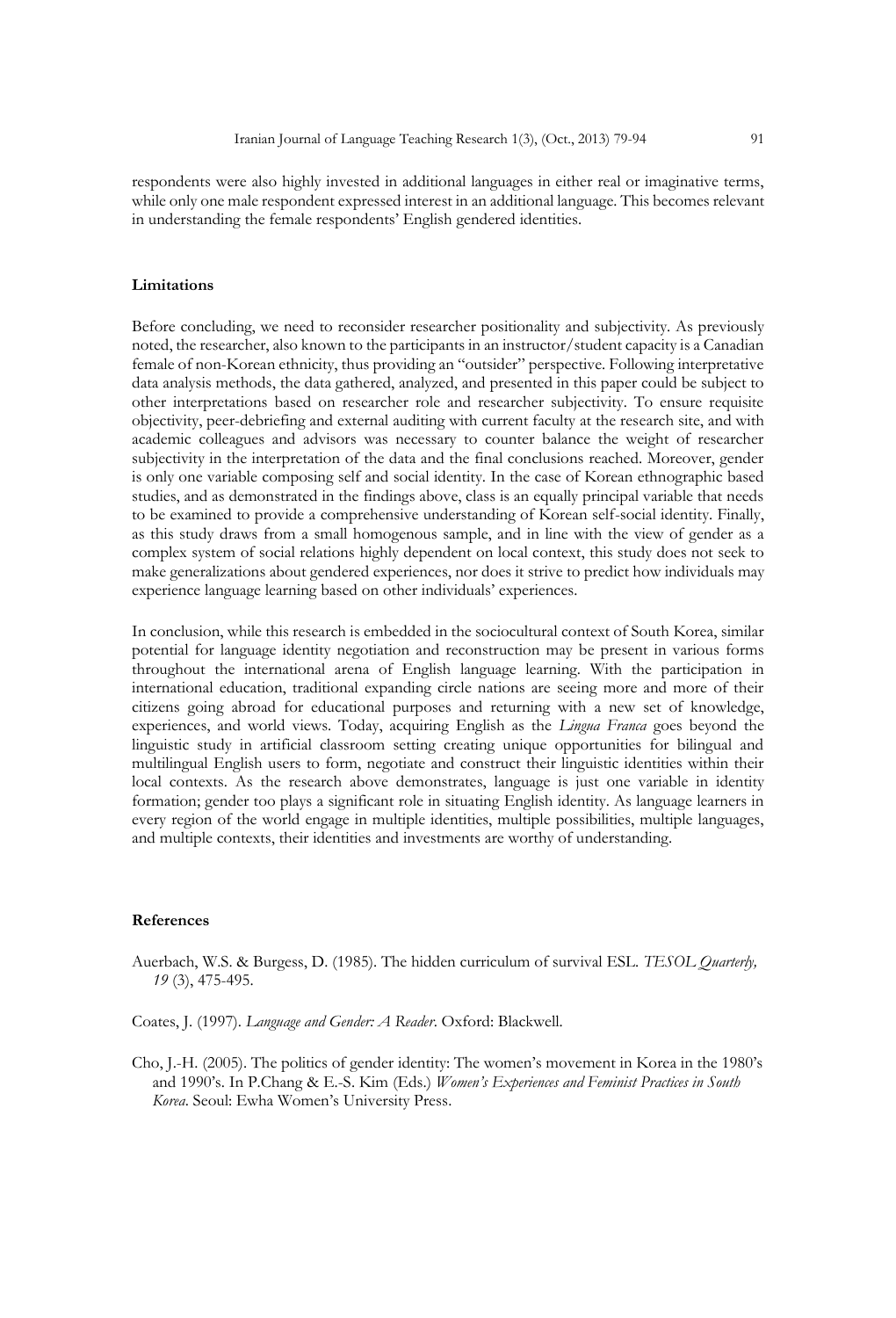- Cho, J. (2012). Global fatigue: Transnational markets, linguistic capital, and Korean American male English teachers in South Korea. *Journal of Sociolinguistics, 16* (2), 218-237.
- Gordon, D. (2004). "I'm tired. You clean and cook": Shifting gender identities and second language socialization. *TESOL Quarterly, 38* (3), 437-457.
- Hall, K. & Bucholtz, M. (1995) (Eds.) *Gender Articulated : Language and Socially Constructed Self.* New York : Routledge.
- Hatch, J.A. (2002). *Doing Qualitative Research in Educational Settings*. Albany, NY: StateUniversity of New York Press.
- Higgins, C. (2010). Gendered identities in Language Education. In N.H. Hornberger & S. Mackay (Eds.) *Sociolinguistics and Language Education.* (pp. 370-397). Clevedon: Multingual Matters.
- Higgins, C. (2011). *Identity Formation in Globalizing Contexts: Language Learning in the New Millennium*. Berlin: Mouton de Gruyter.
- Johnson, S. & Meinhof, U. (1997). (Eds.) *Language and Masculinity*. Oxford: Blackwell.
- Kissau, S & Wierzalis, E. (2008). Gender identity and homophobia: The impact on adolescent males studying French. *Modern Language Journal, 92* (3), 402-413.
- Kouritzin, S. (2000). Immigrant mothers redefine access to ESL classes: Contradiction and ambivalence. *Journal of Multilingual and Multicultural Development, 21*,14-32.
- Labov, W. (1966). *Social Stratification of English in New York City*. Washington, DC: Center for Applied Linguistics.
- Lave, J. & Wenger, E. (1991). *Situated learning: Legitimate peripheral participation*. Cambridge, UK: Cambridge University Press.
- Le Page, R.B. & Tabouret-Keller, A. (1985).*Acts of Identity: Creole-Based Approaches to Language and Ethnicity*. Cambridge: Cambridge University Press.
- Lo, A. & Kim, J.C. (2012). Linguistic competency and citizenship: Contrasting portraits of multilingualism in the South Korean popular media. *Journal of Sociolinguistics 12* (2), 255-276.
- Luke, A. (2009). Race and language as capital in school. A sociological template for language education reform. In R. Kubota & A. Lin (Eds.), *Race, Culture, and Identities in Second Language Education: Exploring Critically Engaged Practice* (pp. 286-306). London: Routledge.
- McMahill, C., Pavlenko, A., Blackledge, A., Piller, I., 7 Teutsch-Dwyer, M. (2001). Selfexpression, gender, and community: A Japanese feminist English Class. In A. Pavlenko, A. Blackledge, I. Piller, & M. Teustch-Dwyer (Eds.) *Multilingualism, Second Language Learning, and Gender*. (pp. 307-344) Berlin: Mouton.
- Menard-Warwick, J. (2008). "Because she made beds everyday". Social positioning, classroom discourse, and language learning. *Applied Linguistics 29* (2), 267-289.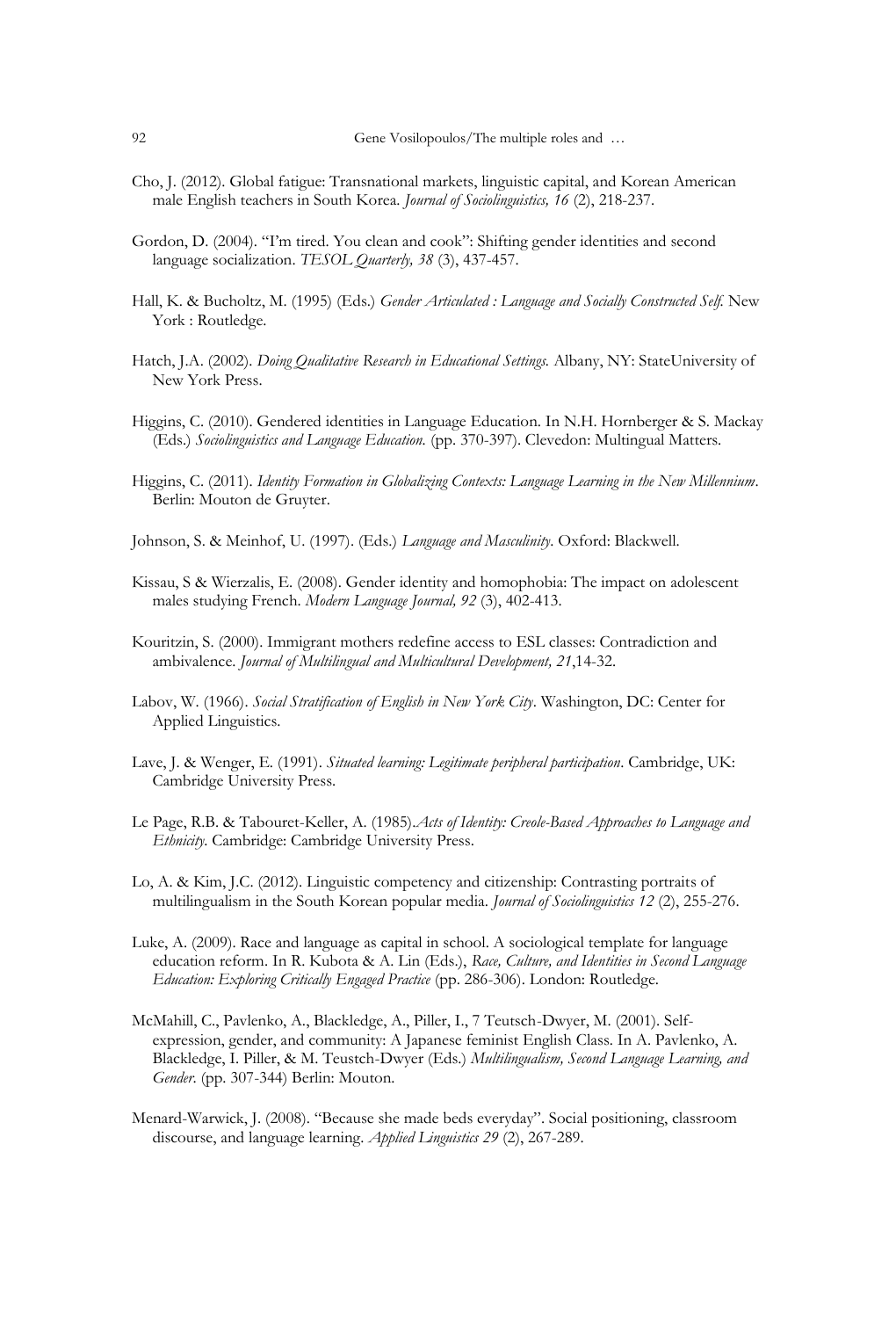- Norton Pierce, B. (1995). Social identity, investment, and language learning. *TESOL Quarterly*, *29*, 9-31.
- Norton, B. (1997a). Language, identity, and the ownership of English. *TESOL Quarterly, 29* (1), 9- 31.
- Norton, B. (2000). *Identity and language learning: Gender, ethnicity and educational change*. Harlow: Pearson Education.
- Norton, B. (2010). Language and identity. In N. Hornberger & S. McKay (Eds.), *Sociolinguistics and Language Education* (pp. 349-369) Clevedon, UK: Multilingual Matters.
- Norton, B. & Gao. Y. (2008). Identity, investment, and Chinese learners of English *.Journal of Asian Pacific Communications, 18*(1), 109-120.
- Norton, B. & Pavlenko, A. (2004) (Eds.) *Gender and English Language Learners.* Alexandria, VA: Teachers of English to Speakers of Other Languages.
- Norton, B. & Toohey, K. (2011). Identity, language learning, and social change. *Language Teaching, 44*(4), 415-446.
- Ohara, Y. (2001). Finding one's voice in Japanese. A study of pitch levels of L2 users. In A. Pavlenko, A Blackledge, I. Piller, & M. Teutsch-Dwyer (Eds.) *Multilingualism, Second Language Learning and Gender* (pp. 231-256). Berlin: Mouton de Gruyter.
- Park, J. S. (2008). Two processes of reproducing monolingualism in South Korea. *Sociolinguistic Studies, 2* (3) 331-346.
- Park, J. S-Y. & Lo, A. (2012). Transnational South Korea as a site for a sociolinguistics of globalization: Markets, timescales, neoliberalism. *Journal of Sociolinguistics, 16,*147-164.
- Pavlenko, A. (2001). How am I to become a women in an American vein? Transformations of gender performance in second language learning. In A. Pavlenko, A Blackledge, I. Piller, & M. Teutsch-Dwyer (Eds.) *Multilingualism, Second Language Learning and* Gender (pp. 134-174). Berlin: Mouton de Gruyter.
- Pavlenko, A. & Blackledge, A. (2004). *Negotiation of Identities in Multilingual Contexts.* Clevedon: Multilingual Matters.
- Pavlenko, A. & Lantolf, J. P. (2000).Second language learning as participation and the(re)construction of selves. In J.P. Lantolf (Ed.), *Sociocultural Theory and Second Language Learning* (pp. 669-680). New York: Springer.

Pennycook, A. (2007). *Global Englishes and Transcultural Flows*. London: Routledge.

Piller, I. & Takahashi, K. (2006). A passion for English: Desire and the language market. In A. Pavlenko (Ed.) *Languages and Emotions of Multilingual Speakers* (pp. 59-83). Clevedon: Multilingual Matters.

Rampton, B. (1995). *Crossing: Language and Ethnicity among Adolescents*. London: Longman.